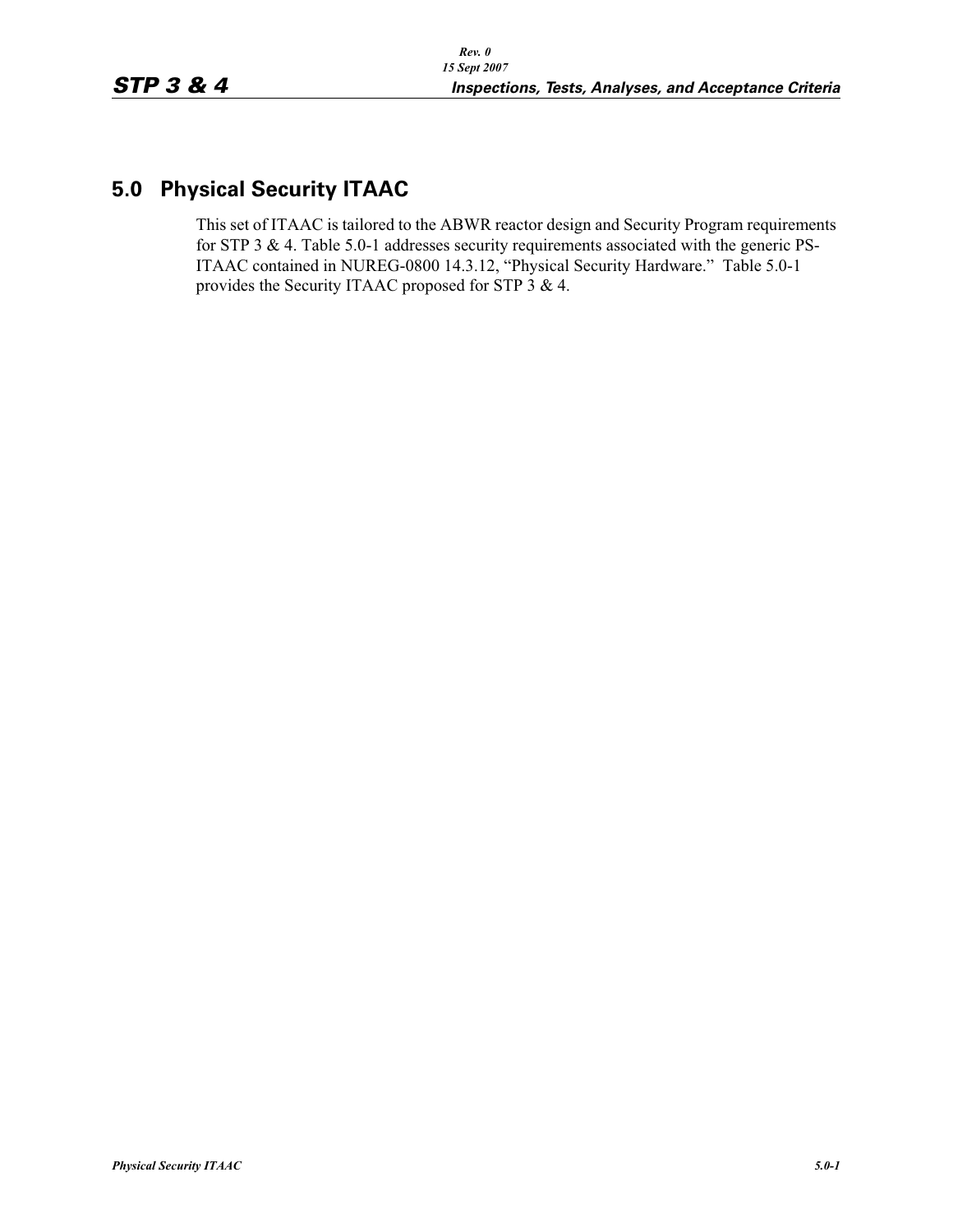## **Table 5.0-1 Physical Security— Inspection, Test, Analysis, and Acceptance Criteria (PS-ITAAC)1**

| <b>Design Description</b>                                                                                                                                                                        | <b>Inspections, Tests, Analysis</b>                                                                                                                                                 | <b>Acceptance Criteria</b>                                                                                                                                                                                                                |
|--------------------------------------------------------------------------------------------------------------------------------------------------------------------------------------------------|-------------------------------------------------------------------------------------------------------------------------------------------------------------------------------------|-------------------------------------------------------------------------------------------------------------------------------------------------------------------------------------------------------------------------------------------|
| (1) Vital equipment shall be<br>located only within a vital area.                                                                                                                                | Inspections will be performed of<br>the location of as-installed vital<br>equipment.                                                                                                | (1) Vital equipment is located<br>only within a vital area.                                                                                                                                                                               |
| (2) Access to vital equipment<br>requires passage through at least<br>two physical barriers.                                                                                                     |                                                                                                                                                                                     | (2) Access to the vital area<br>has at least two physical<br>barriers                                                                                                                                                                     |
| Physical barriers for the<br>protected area perimeter are not<br>part of a vital area barrier.                                                                                                   | An inspection of the protected area<br>perimeter barrier will be performed.                                                                                                         | Physical barriers at the<br>perimeter of the protected<br>area are separated from<br>other barriers designated as<br>a physical barrier.                                                                                                  |
| Isolation zones shall be<br>maintained in outdoor areas<br>adjacent to the physical barrier at<br>the perimeter of the protected<br>area permit<br>observation on either side of the<br>barrier. | An inspection will be performed of<br>the outdoor areas adjacent to the<br>physical barrier at the perimeter of<br>the protected area.                                              | Isolation zones exist in<br>outdoor areas adjacent to the<br>physical barrier at the<br>perimeter of the protected<br>area and are large enough to<br>permit observation of the<br>activities of people on either<br>side of the barrier. |
| Intrusion detection system<br>detects penetration or attempted<br>penetration of the Protected Area<br>(PA) Barrier.                                                                             | Tests of the protected area (PA)<br>intrusion detection system will be<br>performed using simulated<br>penetration.                                                                 | The intrusion detection<br>system detects the simulated<br>penetration of the PA barrier<br>and alarms annunciate in the<br>CAS and SAS.                                                                                                  |
| Exterior areas within the<br>protected area are illuminated.                                                                                                                                     | Tests will be performed of the<br>illumination in the isolation zones<br>of the PA and the external areas<br>within the PA.                                                         | Illumination in isolation zones<br>and exterior areas within the<br>protected area is not less<br>than 0.2 footcandle<br>measured horizontally at<br>ground level.                                                                        |
| Vehicle barrier systems protect<br>against use of a land vehicle.                                                                                                                                | Inspections, analysis or a<br>combination of inspections and<br>analysis of the systems will be<br>performed for vehicle control<br>measures, including vehicle barrier<br>systems. | The vehicle control<br>measures,<br>including vehicle barrier<br>systems, have been<br>constructed and analysis<br>demonstrate the Vehicle<br>Barrier System is capable of<br>protecting against the land<br>vehicle bomb.                |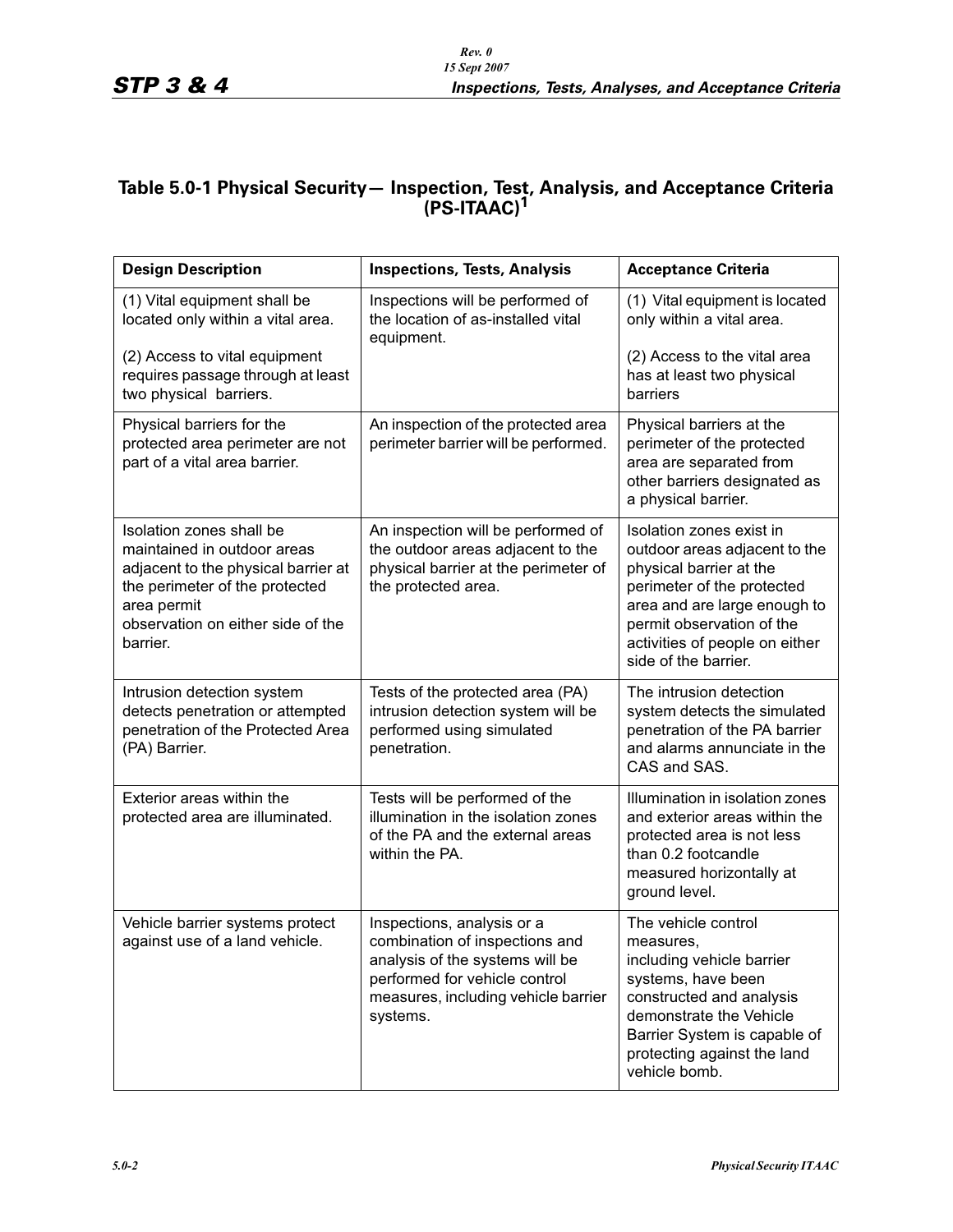| <b>Design Description</b>                                                                                                                                                                                                                   | <b>Inspections, Tests, Analysis</b>                                                                                                                                                          | <b>Acceptance Criteria</b>                                                                                                                                                                                |
|---------------------------------------------------------------------------------------------------------------------------------------------------------------------------------------------------------------------------------------------|----------------------------------------------------------------------------------------------------------------------------------------------------------------------------------------------|-----------------------------------------------------------------------------------------------------------------------------------------------------------------------------------------------------------|
| Personnel and vehicle control<br>into the protected area at access<br>points protect against the<br>intrusion of firearms, explosives<br>and incendiary devices.                                                                            | A test of the personnel search and<br>detection equipment and<br>procedures will be performed at<br>the PA boundry.                                                                          | Search and detection<br>equipment and procedures<br>identify firearms, explosives<br>and incendiary devices prior<br>to entering the Protected<br>Area.                                                   |
| A picture badge identification<br>system exists.                                                                                                                                                                                            | A test of the numbered picture<br>badge identification system will be<br>performed using an unauthorized<br>picture badge.                                                                   | The picture badge<br>identification system does not<br>allow access to the person<br>with the unauthorized picture<br>badge.                                                                              |
| Unoccupied vital areas are<br>equipped with locks that can be<br>locked and alarmed, and<br>activated intrusion detection<br>systems that annunciate in<br>the Central and Secondary Alarm<br>Stations upon intrusion into a vital<br>area. | A combination of tests and<br>inspections will be performed of<br>access points to<br>unoccupied vital areas by<br>personnel who attempt to gain<br>access to the unoccupied vital<br>areas. | (1) Access pionts to<br>unoccupied vital areas are<br>equipped with locks.<br>(2) The attempts to intrude in<br>the unoccupied vital areas<br>are detected and<br>annunciated in both the CAS<br>and SAS. |
| Alarm annunciation occurs in the<br>central alarm station and in at<br>least one other continuously<br>manned station not necessarily<br>onsite.                                                                                            | Tests of the installed detection<br>annunication systems will be<br>performed using simulated<br>intrusion.                                                                                  | Upon simulated intrusion,<br>alarms annunciate in a<br>continuously manned central<br>alarm station located within<br>the protected area and in at<br>least one other continuously<br>manned station.     |
| Secondary security power supply<br>system for alarm annunciator<br>equipment and non-portable<br>communications equipment is<br>located within a vital area.                                                                                | Inspections will be performed of<br>the location secondary security<br>power supply system and non-<br>portable communication<br>equipment.                                                  | Onsite secondary power<br>supply systems for alarm<br>annunciator equipment and<br>non-portable<br>communications equipment<br>are located within a vital<br>area.                                        |
| Alarm devices including<br>transmission lines to<br>annunciators are tamper<br>indicating and self-checking.<br>Alarm annunciation indicate the<br>type of alarm and location.                                                              | A test will be performed of the<br>alarm devices by tampering with<br>the devices.                                                                                                           | (1) Self-detection provision<br>within the alarm devices<br>detect the tampering.<br>(2) The alarm annunication<br>system identifies that<br>tampering has occurred and<br>the location of the tampering. |